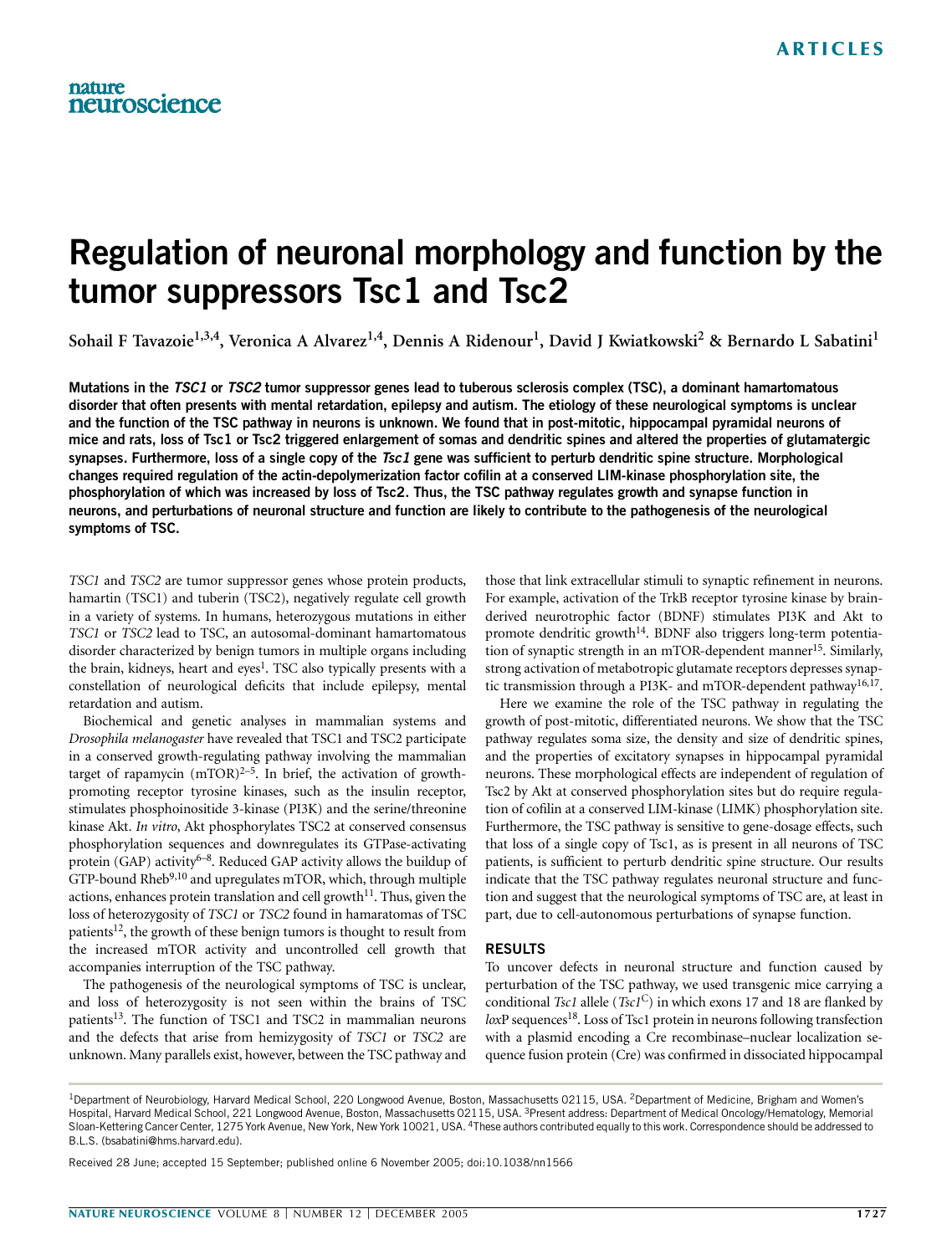

Figure 1 Cre expression in hippocampal neurons of  $Tsc1^{C/C}$  mice leads to loss of Tsc1 protein, increased phosphorylation of S6 and increased soma size. (a) Untransfected (top) and Cre-transfected (bottom) neurons in a dissociated hippocampal culture from  $Tsc1<sup>CC</sup>$  mice with immunoreactivity to MAP2 and Cre (red) and to Tsc1 (green). Arrow highlights red nucleus indicative of expression of the Cre-NLS fusion protein. (b) Cumulative distribution of Tsc1 immunostaining in Cre-transfected and untransfected neurons at 6 DPT. (c) Untransfected (top) and Cre-transfected (bottom) neurons with immunoreactivity to MAP2 and Cre (red) and to pS6 (green). Arrow highlights red nucleus indicative of expression of the Cre-NLS fusion protein. (d) Cumulative distribution of pS6 immunostaining in Cre-transfected and untransfected neurons at 6 DPT. (e) Images of GFP-transfected (left) and GFP/Cre cotransfected (right) pyramidal neurons in organotypic hippocampal slice from  $Tsc1^{C/C}$  mice. Scale bar, 25  $\mu$ m. (f) Enlarged views of the somas from neurons shown in e. (g) Summary of effects of loss of Tsc1 or Tsc2 on cross-sectional area of somas of hippocampal pyramidal neurons. Expression of Tsc1 or human TSC2 suppressed the effects of Tsc1 loss at 20 DPT and Tsc2 knockdown at 10 DPT, respectively. Expression of Cre in neurons from control ROSA26 locus ( $Rosa^{C/C}$ ) mice had no affect on soma size. \* $P < 0.05$ compared to control, and  $^{#}P < 0.05$  for rescue experiments compared to perturbed phenotype (Cre- or shTsc2-expressing cells, as appropriate).

cultures prepared from mice homozygous for the conditional allele (Tsc1<sup>C/C</sup>). Because transfection efficiency of neurons is low, we monitored Tsc1 levels by fluorescence immunohistochemistry (fIHC) (Fig. 1a,b). In neurons expressing Cre, cytoplasmic Tsc1 levels were significantly reduced at 6 days post-transfection (6 DPT) compared to untransfected neighboring neurons ( $P < 0.05$ ,  $n = 62-67$ ) (Fig. 1b). In several cell types, downregulation of TSC1/TSC2 upregulates mTOR activity and increases phosphorylation of the ribosomal protein  $S6<sup>3,5,8</sup>$ . Immunostaining against phosphorylated S6 (pS6) revealed a perinuclear cytoplasmic signal in neurons (Fig. 1c) that was abolished by application of rapamycin, a selective pharmacological inhibitor of mTOR (data not shown). PS6 levels were substantially higher in Cre-transfected  $Tscl^{C/C}$  neurons than in neighboring control neurons  $(P < 0.05, n = 68)$  (Fig. 1c,d). Thus, Cre transfection in post-mitotic, differentiated  $Tsc1^{C/C}$  neurons induces recombination of the  $Tsc1^{C}$ allele, loss of Tsc1 protein and upregulation of mTOR.

# Tsc1/2 regulate cell growth in differentiated neurons

Widespread loss of Tsc1 in the mouse brain, even when limited to astrocytes, leads to pronounced seizures<sup>18</sup>, which may trigger changes in gene expression and synaptic transmission. To identify cell-autonomous neuronal defects caused directly by loss of Tsc1, we generated genetically mosaic brain tissue in which a small number of neurons lacking Tsc1 were located in otherwise normal brain tissue. This was accomplished by sparse transfection of pyramidal neurons with Cre and green fluorescent protein (GFP) in organotypic hippocampal slices prepared from Tsc1<sup>C/C</sup> mice.

GFP-transfected pyramidal hippocampal neurons were identified by their characteristic morphology (Fig. 1e) and location in a celldense band. Somas of Cre-transfected Tsc1C/C pyramidal neurons were larger than those of GFP-transfected neurons, reaching a roughly twofold enlargement at 20 DPT ( $n = 20-31$ ,  $P < 0.05$ ) (Fig. 1e–g). Changes in soma size were prevented by cotransfection with a plasmid encoding Tsc1 ( $n = 8$ ). To control for nonspecific effects of Cre-mediated DNA recombination, similar measurements were made in tissue prepared from B6;129-Gt(RO-SA)26Sor<sup>tm2Sho</sup>/J mice that carry a floxed transcriptional stop upstream of the EGFP coding sequence in the Rosa26 locus ( $Rosa<sup>C/C</sup>$ ). Cre expression in  $Rosa<sup>C/C</sup>$  neurons had no effect on soma size  $(n = 7-8)$  (Fig. 1g), confirming that the increased soma size in Tsc1<sup>C/C</sup> neurons transfected with Cre was due to loss of Tsc1.

Soma size was also measured in rat neurons in which loss of Tsc2 was induced by RNA interference (RNAi; see Methods and Fig. 1g). Transfection of dissociated rat hippocampal pyramidal neurons with a dual-promoter plasmid encoding cytomegalovirus (CMV) promoter-driven GFP and a U6-driven short-hairpin RNA targeting Tsc2 (shTsc2) reduced Tsc2 and increased pS6 (Supplementary Fig. 1 online). In organotypic hippocam-

pal slice cultures, somas of pyramidal neurons transfected with shTsc2 were enlarged relative to control neurons at 10 DPT ( $n = 7-13$ ,  $P < 0.05$ ) (Fig. 1g). This effect was occluded by cotransfection with human TSC2, which contains nine base pair changes within the region targeted by shTsc2 ( $n = 9$ ) (Fig. 1g). Thus, soma size of post-mitotic, hippocampal pyramidal neurons is controlled by the TSC pathway. Somatic enlargement occurred with a shorter latency after shTsc2 transfection than after Cre transfection of  $Tsc1^{C/C}$  neurons, likely reflecting the rapid degradation of mRNA triggered by RNAi.

#### Tsc1/2 regulate density and size of dendritic spines

In pyramidal neurons, the vast majority of excitatory synapses are made onto the heads of dendritic spines, and the morphology and density of dendritic spines reflect the properties and number of synapses. At 20 DPT, dendritic spines of Tsc1C/C neurons expressing GFP alone displayed roughly spherical spine heads separated from the dendrite by thin necks (Fig. 2a). In contrast, dendrites of  $Tscl<sup>C/C</sup>$ neurons coexpressing Cre and GFP possessed elongated spines with greatly enlarged, bulbous heads. Quantification of these changes showed that Tsc1 loss increased spine length and head width and decreased the density of dendritic spines ( $n = 9-16$  cells and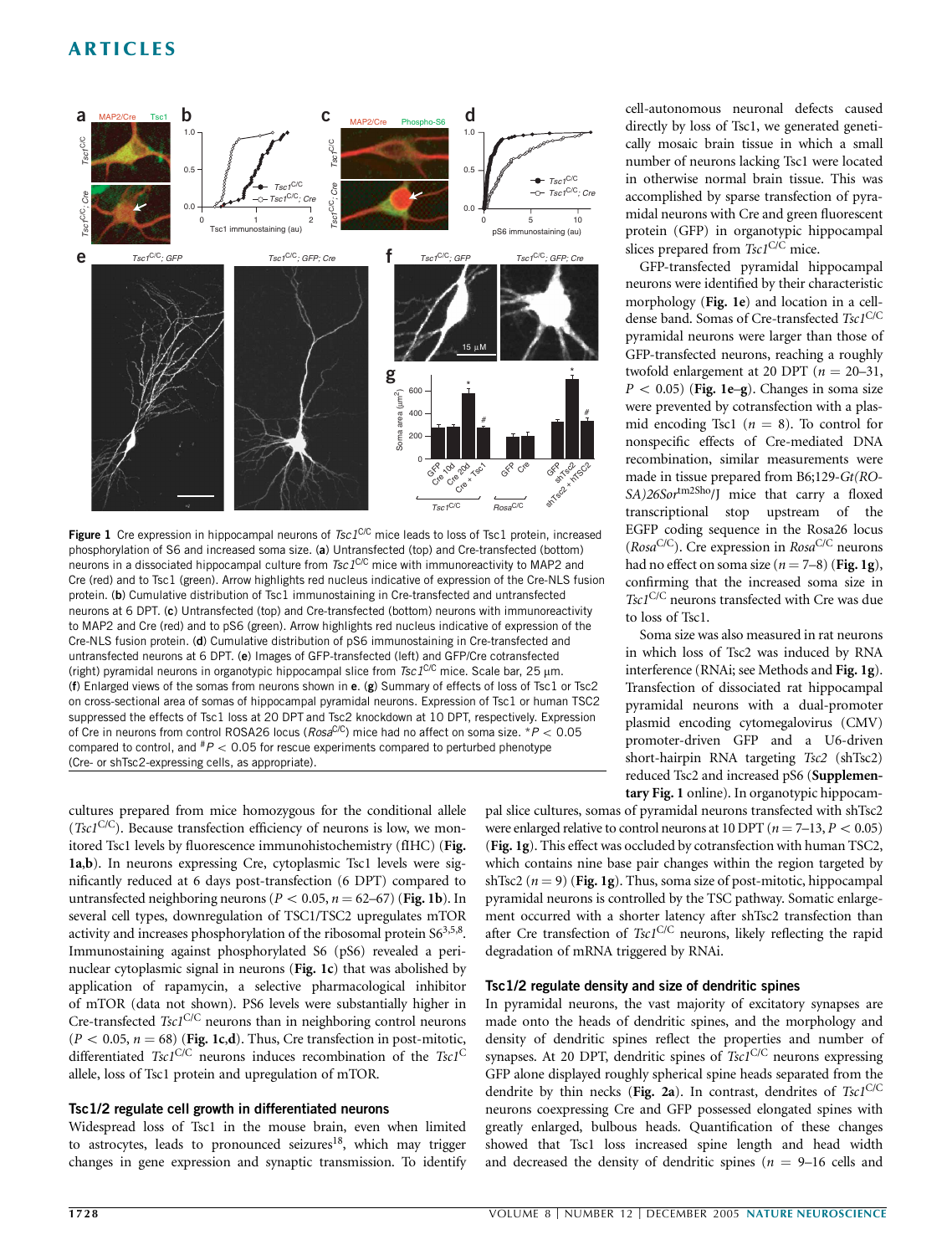

Figure 2 Loss of Tsc1 leads to increased size but decreased density of dendritic spines. (a) Images of apical (left) and basal (right) dendrites from  $Tsc 1<sup>C/C</sup>$  pyramidal neurons in hippocampal organotypic slice culture. Neurons were transfected with GFP alone (top) or GFP and  $Cre$  (bottom). Scale bar,  $10 \text{ µm}$ . (b) Cumulative distribution of spine length and head width from Tsc1C/C neurons transfected with GFP alone; GFP and Cre; or GFP, Cre and Tsc1 at 20 DPT. (c) Summary of effects of Tsc1 or Tsc2 loss on dendritic spine density, length and head width.  $*P < 0.05$  compared to control neurons.  $^{#}P < 0.05$  for rescue experiments compared to perturbed phenotype (Cre- or shTsc2-expressing cells as appropriate).

2,441–4,344 spines,  $P < 0.05$ ; Fig. 2b,c). Similar effects on spine size and morphology were seen at 10 DPT ( $n = 7-8$  cells and 2,577–3,338 spines,  $P < 0.05$ ; Fig. 2), a time point at which loss of Tsc1 has no effect on soma size (Fig. 1g). Changes in spine morphology and density were prevented by expression of Tsc1 ( $n = 8$  cells and 2,960 spines; Fig. 2b,c) and no changes in spine density or morphology were seen with Cre expression in  $Rosa^{\tilde{C}/C}$  neurons (Supplementary Table 1 online), confirming that the morphological changes seen with Cre expression in  $TscI^{C/C}$  neurons were due to loss of Tsc1 protein.

The perturbations of spine morphology triggered by loss of Tsc1 were phenocopied by RNAi-mediated knock-down of Tsc2 in rat hippocampal neurons (Fig. 2c). Thus, at both 10 DPT ( $n = 7-13$ ) cells and 1,715–5,023 spines) and 20 DPT (5–13 cells and 993–4,262 spines), dendritic spines of shTsc2-expressing neurons were elongated

with enlarged spine heads ( $P < 0.05$ ). These effects were rescued by expression of hTSC2 ( $n = 9$  cells and 2,682 spines; Fig. 2c). Summaries of morphological parameters and numbers of cells and spines analyzed for each experimental condition are given in Supplementary Table 1.

## Functional defects associated with loss of Tsc1

Do the enlarged spine heads seen after loss of Tsc1 contain functionally perturbed synapses? To address this question, we obtained whole-cell voltage-clamp recordings from  $TscI^{C/\tilde{C}}$  pyramidal neurons transfected with Cre and from untransfected neighboring neurons. Spontaneous miniature excitatory postsynaptic currents (mEPSCs) were recorded (Fig. 3a). A red fluorophore was included in the recording pipette solution in order to fill the neuron and confirm its identity. At 10 DPT, mEPSC amplitude was roughly 20% higher in Cre-expressing neurons

Figure 3 Loss of Tsc1 increases AMPAR-mediated synaptic currents. (a) Left, laser-scanning DIC image of the pyramidal cell layer of an organotypic slice culture from a  $Tsc1^{\text{C/C}}$  mouse with superimposed green fluorescence from a GFP-expressing neuron. Note gold particle (arrow) in the nucleus of the transfected neuron. Image of a Cre/GFP-transfected pyramidal neuron before (middle) and after (right) filling with a red fluorophore through the whole-cell recording electrode. Scale bars,  $15 \mu m$ . (b) Representative traces of mEPSCs recorded from control and Cretransfected  $Tsc1^{C/C}$  neurons. Scale bars: 20 pA, 200 ms. (c) Cumulative distributions showing increased mEPSC amplitudes in Cre-transfected (black trace)  $Tsc 1^{C/C}$  neurons compared to control neurons (gray trace) recorded at 10 DPT (left). Frequency of mEPSCs in untransfected and Cretransfected Tsc1C/C pyramidal neurons at 10 DPT (right). (d) Wide-field image of a hippocampal organotypic slice culture from a  $Tsc1^{\text{C/C}}$  mouse showing sparse GFP transfection of neurons in the pyramidal cell layer (pcl) and a schematic of relative positions of the recording electrode (rec) and stimulating electrode (stim) within the slice. Scale bar, 100 µm. (e) Evoked EPSCs recorded at



–60mV (negative current) and +40mV (positive current) with arrowheads showing the times at which AMPAR (negative) and NMDAR (positive) mediated currents were measured (left). Mean AMPAR/NMDAR current ratios for control (gray bar) and Cre-transfected (black bar) Tsc1C/C neurons at 20 DPT (right). (f) Paired-pulse facilitation measured at a 50 ms interpulse interval in a Cre-transfected Tsc1C/C neuron at 20 DPT and summary data for control and Cretransfected neurons.  $*P < 0.05$ .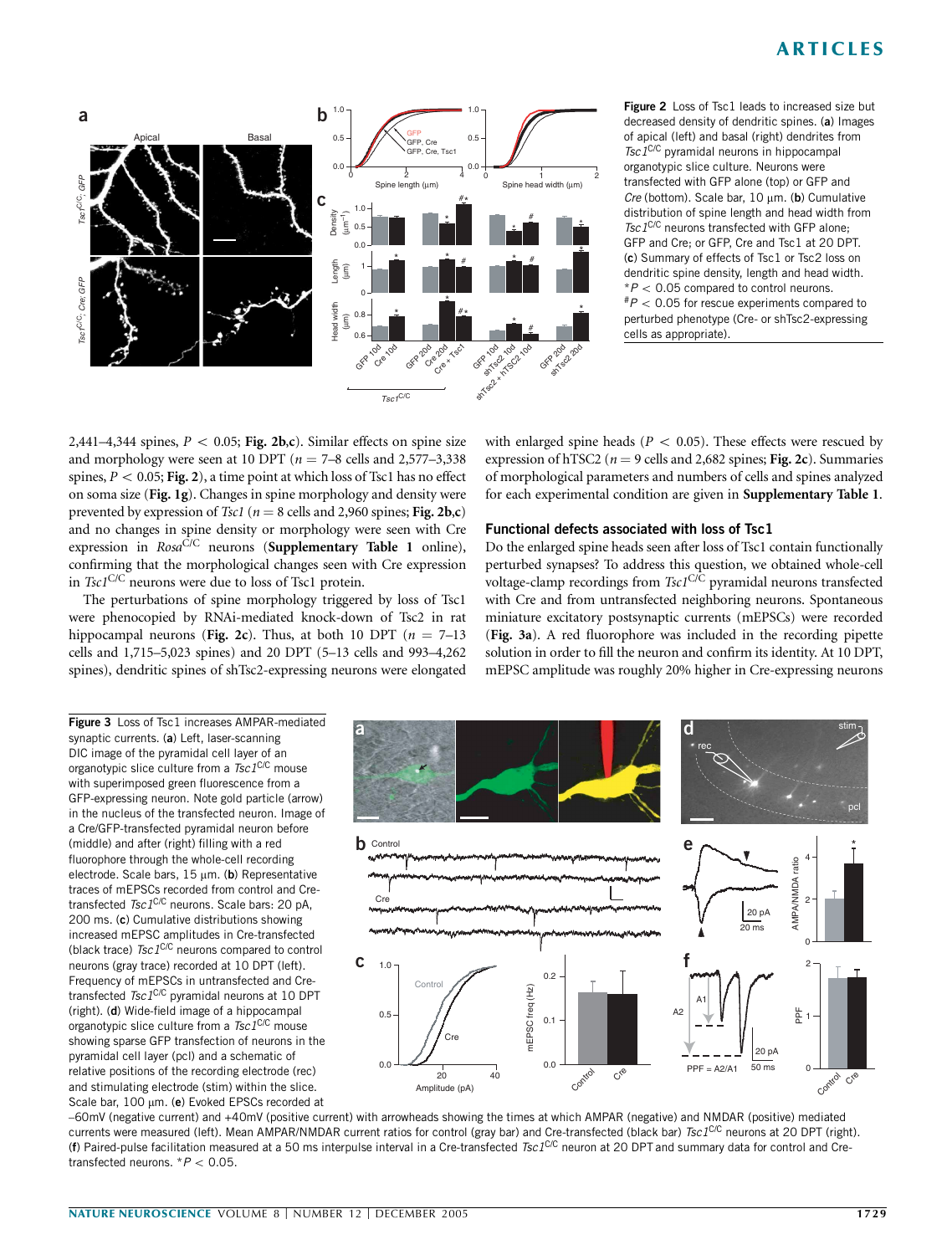

Figure 4 Neuronal morphology is sensitive to hemizygosity of Tsc1. (a) Dendrites of Cre/GFP (left) and GFP (right) transfected pyramidal neurons in hippocampal organotypic slice cultures prepared from  $Tsc 1^{C/+}$  mice at 20 DPT. Scale bar, 5  $\mu$ m. (b) Relative soma cross-sectional area, spine density, length and head width for Cre-transfected  $Tsc1^{C/+}$  and  $Tsc1^{C/C}$ neurons compared to GFP-transfected neurons of each genotype.  $*P < 0.05$ .

compared to neighboring control neurons ( $n = 10-12$  cells and 660–781 events,  $P < 0.05$ ; Fig. 3b,c), indicating an enhanced sensitivity to released neurotransmitter. No changes in mEPSC frequency (Fig. 3c) or in resting membrane resistance  $(R_{in})$  and cell capacitance  $(C_m)$  were seen (controls:  $R_{in} = 197 \pm 43$  M $\Omega$ ,  $C_m = 256 \pm 61$  pF; Cre-expressing neurons:  $R_{in} = 200 \pm 63$  MΩ,  $C_{m} = 182 \pm 34$  pF). In contrast, at 20 DPT, cells lacking Tsc1 had greatly reduced  $R_{\text{in}}$  (127  $\pm$  15 M $\Omega$  vs. 185  $\pm$ 20 M $\Omega$  in control neurons,  $P < 0.05$ ) and increased  $C_m$  (234  $\pm$  24 pF vs.  $171 \pm 17$  pF in control neurons) ( $n = 13$  in each condition), making the comparison of mEPSCs between Tsc1-lacking neurons and control neurons difficult.

At 20 DPT, EPSCs evoked by stimulation of Schaffer collaterals (Fig. 3d) were monitored in CA1 pyramidal neurons at a holding potential of –60 mV, at which AMPARs are activated, and at +40 mV, at which the block of NMDA-type glutamate receptors (NMDARs) by  $Mg^{2+}$  is relieved and the long-lived NMDAR current is revealed (Fig. 3e). The ratio of evoked AMPAR- to NMDAR-mediated currents normally increases during development as well as after induction of long-term potentiation. In Cre-transfected neurons, the AMPAR/ NMDAR current ratio was significantly increased relative to that in controls (3.7  $\pm$  0.71 vs. 2.0  $\pm$  0.35 in controls,  $n = 13$  in each condition,  $P < 0.05$ ), indicating an aberrant relative enhancement of synaptic AMPARs. To examine possible changes in presynaptic function induced retrogradely by postsynaptic loss of Tsc1, we recorded responses to a pair of stimuli and measured the paired-pulse facilitation (PPF). PPF was similar in untransfected and Cre-transfected neurons  $(1.73 \pm 0.22)$ and 1.75  $\pm$  0.15, respectively,  $n = 11-13$ ; Fig. 3f), suggesting that release probability is not affected by postsynaptic loss of TSC1.

Figure 5 mTOR-dependent regulation of neuronal morphology. (a,b) Lowpower images of the whole cell (left) and enlarged views of spiny dendrites (right) of (a) GFP- and (b) shTSC2-transfected pyramidal neurons in control media at 20 DPT (top) or for 14 d in control media followed by 6 d in 100 nM rapamycin (bottom). Scale bars, 30  $\mu$ m (left) and 5  $\mu$ m (right). (c) Summary of measured spine density, length, head size and soma area following application of rapamycin. Shaded areas indicate the mean  $\pm$  2  $\times$  s.e.m. of each parameter for control (dark gray) and shTsc2 (light gray) neurons determined in Figures 1 and 2. \*  $P < 0.05$  compared to cells in control media.

#### Morphological effects of haploinsufficiency of Tsc1

Individuals afflicted with TSC carry heterozygous mutations in either the TSC1 or TSC2 genes and loss of heterozygosity, although present in hamartomas, is not seen within the brain. Therefore we tested whether loss of a single copy of Tsc1 is sufficient to trigger changes in neuronal morphology (Fig. 4). In tissue prepared from  $Tscl^{C/+}$  mice, Creexpressing neurons had increased soma size, decreased spine density, increased spine length and increased spine head width relative to GFPexpressing neurons ( $n = 11$  cells and 2,996 spines,  $P < 0.05$ ). The morphological changes were less pronounced after loss of a single copy than after loss of both copies of Tsc1 (Fig. 4b), suggesting that the TSC pathway is sensitive to gene dosage.

### Regulation of neuronal morphology by mTOR

Rapamycin is a potent and specific inhibitor of mTOR, and is predicted to act downstream of TSC1 and TSC2. To determine whether the effects of loss of Tsc1 or Tsc2 on neuronal morphology are mediated by increased activity of mTOR, we examined the ability of rapamycin to reverse defects in neuronal morphology (Fig. 5). Neurons in hippocampal organotypic slices were transfected and maintained in culture for 14 d, a time point at which the effects of Cre-mediated loss of Tsc1 and RNAi-mediated loss of Tsc2 were apparent. Rapamycin (100 nM) was then added to the culture media, and the cultures were maintained for six more days before morphological analysis (total of 20 DPT).

Application of rapamycin to control GFP-expressing rat neurons had no effect on soma size but induced the growth of long, thin spines ( $n = 6$  cells and 1,702 spines; Fig. 5a,c). Surprisingly, the mean length of dendritic spines on control cells in the presence of rapamycin was similar to that of Tsc2 knockdown cells (Fig. 5a,c). Unlike the phenotype resulting from loss of Tsc2, however, the rapamycin-induced spine phenotype did not show enlarged spine heads. Application of rapamycin to shTsc2-expressing cells reversed the enlargement of the soma and spine heads but further increased spine length ( $n = 8$  cells and 1,163 spines,  $P < 0.05$ ; Fig. 5b,c). In these cells, it was difficult to distinguish long filopodia and spines from nascent dendritic branches, artifactually lowering the measured spine density. Similar effects were seen in Cre-expressing  $Tscl^{C/C}$  cells, such that application of rapamycin

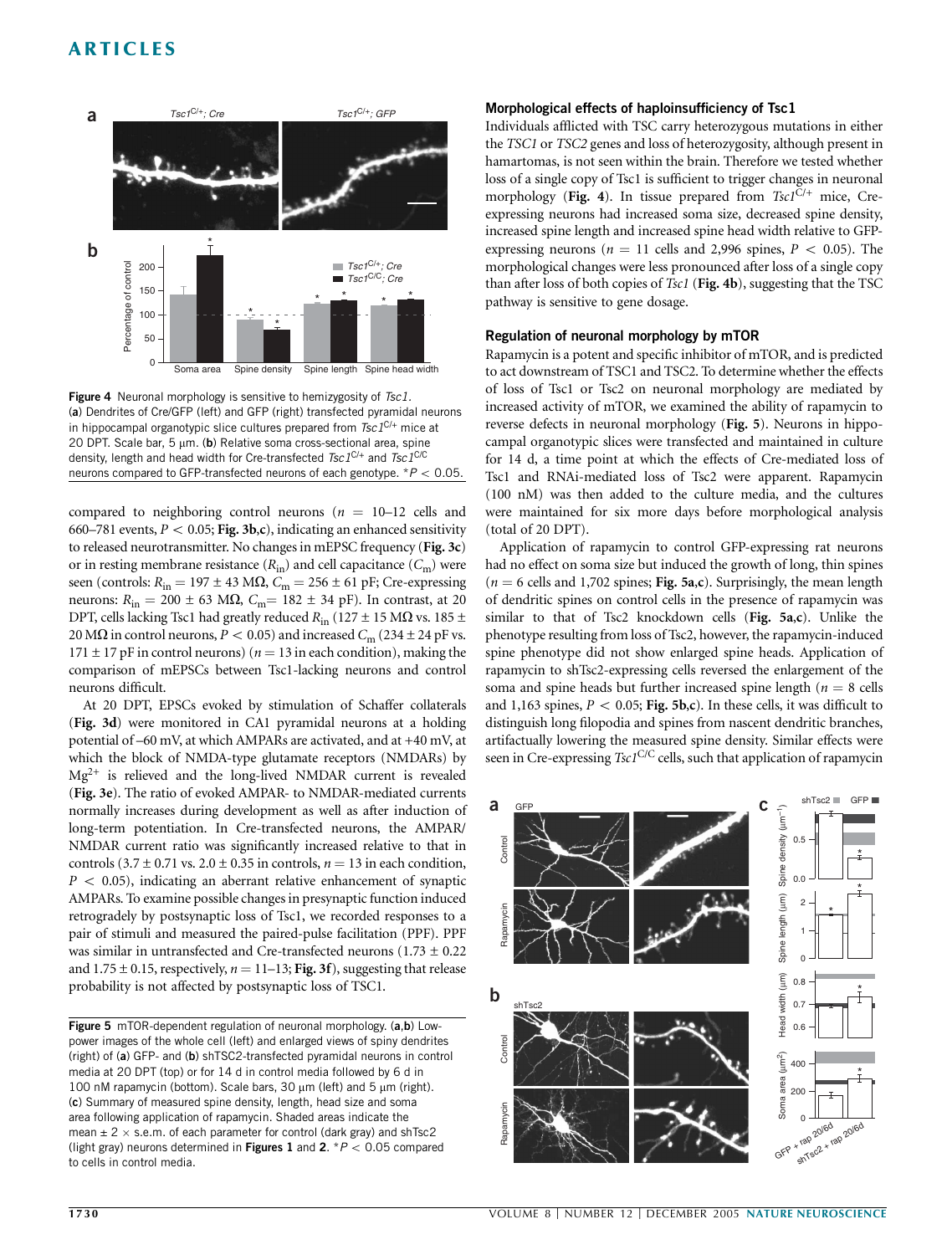

Figure 6 Akt upregulation phenocopies Tsc1/Tsc2 loss but does not require phosphorylation of Tsc2 at conserved Akt phosphorylation sites. (a) Images of pyramidal neurons (bottom) in organotypic slice cultures of rat hippocampus and enlarged views of spiny dendrites (top). Neurons were transfected with an  $\mathsf{Akt}_{\mathsf{CA}}$  (left);  $\mathsf{Akt}_{\mathsf{CA}}$  and  $\mathsf{hTSC2}^{\mathsf{AA}}$  (middle); or shTsc2 and  $\mathsf{hTSC2}^{\mathsf{AA}}$  (right) and imaged at 10 DPT. Scale bars,  $5 \mu m$  (top) and 30  $\mu m$  (bottom). (b) Summary of effects on spine density, length and head width. Shaded areas represent mean  $\pm$  2  $\times$  s.e.m. of each parameter for control (dark gray) and shTsc2 (light gray) neurons determined in Figures 1 and 2. \* $P < 0.05$  compared to control neurons.  $^{#}P < 0.05$  for hTSC2<sup>AA</sup> rescue experiments compared to shTsc2 or  $\text{Akt}_{\text{CA}}$  expressing neurons, as appropriate.

prevented the increase in soma and spine head sizes but further increased spine length (Supplementary Table 1). Thus, rapamycinsensitive mTOR activity is epistatic to Tsc2 with respect to the regulation of soma and spine head sizes.

### Epistatic analysis of Tsc2 and Akt

It has been proposed that Akt inhibits TSC2 by phosphorylation at two sites (S939 and T1462, numbered by the human sequence) that are conserved in  $D$ . melanogaster and mammals<sup>7</sup>. We investigated whether Akt regulates neuronal morphology and, if so, whether it occurs through phosphorylation of sites S939 and T1462 of Tsc2 (Fig. 6). Expression in rat hippocampal pyramidal neurons of a constitutively active Akt  $(Akt_{CA})$ , consisting of a myristoylated Akt lacking its pleckstrin homology domain (myrAkt $\Delta$ 4-129)<sup>19</sup>, phenocopied loss of Tsc1/Tsc2, resulting in large somas, long spines and increased spine head size ( $n = 5$  cells and 1,052 spines,  $P < 0.05$ ; Fig. 6a,b). Three experiments were performed to determine if these effects are mediated by downregulation of Tsc2 by Akt through phosphorylation of S939 and T1462 (Fig. 6 and Supplementary Table 1). First, hTSC2<sup>AA</sup> was expressed alone and found to have no effect on spine or somatic morphology ( $n = 5$  cells and 1,014 spines). Second, expression of hTSC2<sup>AA</sup> did not occlude the changes triggered by overexpression of Akt<sub>CA</sub> ( $n = 5$  cells and 1,149 spines). Third, hTSC2AA expression in Tsc2 knockdown cells rescued spine and soma morphology with an efficiency equal to that of wild-type hTSC2 ( $n = 5$  cells and 1,824 spines). Thus, phosphorylation of S939 and T1462 is not necessary for regulation of neuronal soma and spine size by Tsc2, and hTSC2AA is unable to act as a dominant negative with respect to the neuronal enlargement triggered by upregulation of Akt.

#### Morphological changes require signaling through cofilin

The mechanism by which the TSC pathway regulates neuronal morphology is unknown. Cofilin, a protein that depolymerizes and severs actin filaments and is widely expressed in the mammalian brain, has recently been shown to regulate spine size<sup>20,21</sup>. Cofilin is negatively regulated by LIMK through phosphorylation at a conserved site (serine 3). We examined whether phosphorylation at this site is regulated by the TSC pathway using fIHC to monitor levels of Ser3-phosphorylated cofilin (p-cofilin) in cultures of dissociated hippocampal neurons (Fig. 7a,b). At 10 DPT, shTsc2-transfected cells had higher p-cofilin levels than control neurons (Fig. 7b;  $n = 34-42$  cells), whereas total cofilin levels were unchanged ( $n = 26-32$  cells). In addition, p-cofilin, but not total cofilin, was increased in  $Tsc2^{-/-}$  mouse embryonic fibroblasts (MEFs)<sup>22</sup> compared to Tsc2<sup>+/+</sup> MEFs ( $n = 3-5$ ,  $P < 0.05$ ; Fig. 7c,d). Similar results were obtained with a second commercial p-cofilin-specific antibody (see Methods, data not shown). Furthermore, the intensity of the  $\sim$  19 kD band recognized by the p-cofilin antibody on western blots reflected levels of phosphorylated cofilin as its intensity was reduced in HEK293T cells transfected with the cofilin Ser3 phosphatase slingshot- $1L^{23}$ . No changes in intensity were noted following LIMK1 transfection, possibly reflecting additional regulation of the kinase activity independently of its expression level.

To determine whether increased cofilin phosphorylation is necessary for the spine enlargement described above, we expressed wild-type cofilin or cofilin with the LIMK phosphorylation site mutated to alanine (cofilin S3A) in shTsc2-transfected neurons in rat organotypic slice cultures (Fig. 7e). At 10 DPT, neurons expressing cofilin and shTsc2 had slightly reduced spine length compared to those expressing shTsc2 alone ( $n = 9$  cells and 2,336 spines,  $P < 0.05$ ) but similar soma size, spine head width and spine density. In contrast, expression of cofilin S3A in shTsc2-transfected neurons restored soma size, spine head width and spine density to control levels and decreased spine length to levels slightly below those of control neurons ( $n = 6$  cells and 3,200 spines,  $P < 0.05$  compared to shTsc2 neurons; Fig. 7e). Cofilin S3A expression in control neurons had no effect on soma size, spine head width and spine density, but it did reduce spine length ( $n = 6$  cells and 4,243 spines,  $P < 0.05$ ; Fig. 7f). The morphology of cofilin S3A/ shTsc2-expressing cells was identical to that of cofilin S3A/GFPexpressing neurons (Fig. 7g), indicating that cofilin lies downstream of Tsc2 and that phosphorylation at Ser3 is necessary for the morphological changes induced by loss of Tsc2.

## **DISCUSSION**

We have shown that the TSC pathway regulates the morphology and function of post-mitotic, hippocampal pyramidal neurons. Loss of Tsc1/Tsc2 triggered multiple changes in neuronal morphology, including increased soma and dendritic spine size as well as decreased dendritic spine density. These effects required both rapamycin-sensitive mTOR activity and regulation of cofilin at a conserved LIMK phosphorylation site. Furthermore, phosphorylation of cofilin, an actindepolymerization factor not previously linked to the TSC pathway, was increased following loss of Tsc2. Synaptic strength and passive membrane properties were also altered in neurons lacking Tsc1, suggest that primary defects in neuronal function contribute to the neurological symptoms of TSC.

#### Relationship of Tsc2 and Akt

We found that expression of constitutively active Akt phenocopies the morphological defects seen with loss of Tsc1 or Tsc2. Increased Akt activity leads to enlarged neuronal size, in agreement with studies using overexpression of Akt or downregulation of PTEN, the lipid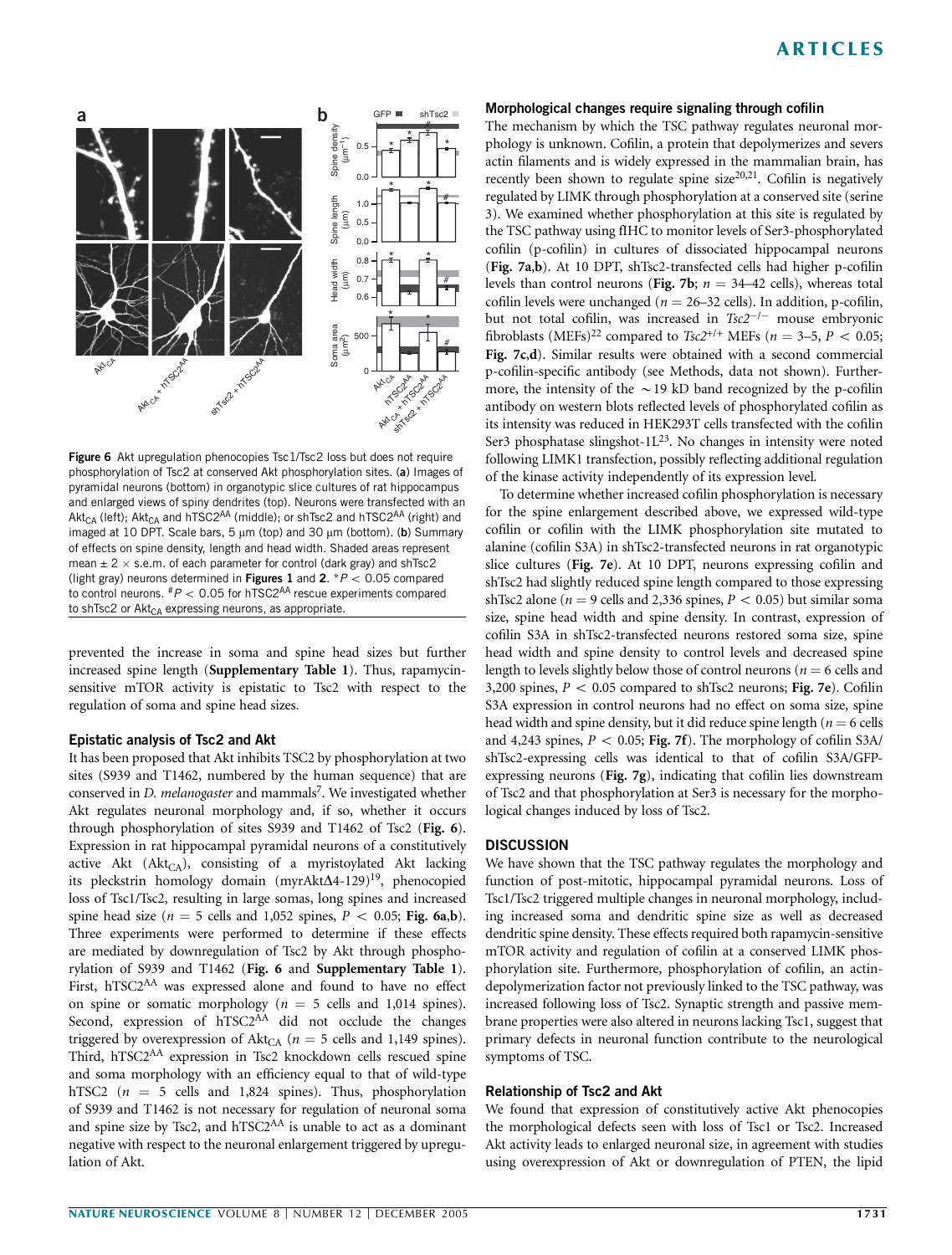phosphatase that antagonizes PI3K<sup>6,24-27</sup>. However, we found that the somatic and dendritic spine enlargement induced by increased Akt activity is independent of phosphorylation of TSC2 at S939 and T1462, the consensus sites conserved across D. melanogaster, rats, mice and humans. This is in contrast to findings in D. melanogaster in which expression of dTsc2S924A/T1518A suppresses the enlargement of ommatidia triggered by overexpression of Akt<sup>6</sup>. Furthermore, we found that expression of hTSC2<sup>AA</sup> does not perturb spine or soma size and that it reverses the effects of loss of endogenous Tsc2. Again, these results are in contrast with the marked reduction in ommatidia size following dTsc2<sup>S924A/T1518A</sup> expression<sup>6</sup> but in agreement with recent findings that dTsc2S924A/T1518A is able to rescue the dTsc2-null phenotype in D. melanogaster development<sup>28</sup>. Lastly, our results are consistent with recent findings that indicate that Akt is regulated by  $mTOR<sup>29</sup>$  and thus lies downstream of Tsc1/Tsc2. In summary, our data indicate that, although upregulation of Akt and downregulation of Tsc1/Tsc2 result in similar phenotypes, phosphorylation of Tsc2 at S939 and T1462 is not necessary for the normal control of neuronal size or for the neuronal enlargement induced by upregulation of Akt.

### Molecular mechanisms of morphological perturbations

In addition to regulating mTOR activity, TSC1 and TSC2 are reported to participate in mTOR-independent signaling cascades that may regulate cell morphology. TSC1 interacts with and regulates the cytoskeleton via a C-

terminal domain that binds ezrin-radixin-moesin (ERM) family proteins and an N-terminal domain that is capable of activating Rho GTPase in human endothelial cells<sup>30</sup>. TSC2 has been shown to activate Rho (in MDCK and ELT3 cells)<sup>30</sup>, and increased Rho activity decreases spine length in hippocampal pyramidal neurons<sup>31</sup>. Furthermore, Rho GDP/GTP exchange factors (Rho-GEFs) regulate dendritic spine morphology and density<sup>32,33</sup>. TSC2 also interacts with 14-3-3 proteins<sup>34,35</sup>, whose many cellular functions include trafficking of ion channels from the endoplasmic reticulum<sup>36</sup> and regulation of the actin cytoskeleton<sup>37</sup>. Importantly, TSC1 and TSC2 proteins stabilize each other<sup>38</sup>, and thus reduced expression of either protein may induce a common set of morphological perturbations mediated through disruption of these mTOR-independent signaling cascades.

Which of these pathways is responsible for the changes in neuronal morphology observed here? Application of rapamycin to neurons with reduced Tsc1 or Tsc2 levels restores neuronal soma and dendritic spine head sizes to control levels, consistent with mTOR being downstream of Tsc1/Tsc2. In contrast, in the presence of rapamycin, spine morphology is clearly different in control neurons than in neurons with reduced Tsc1/Tsc2, arguing against a strictly epistatic relationship. Thus, Tsc1/Tsc2 may regulate soma and spine size via a rapamycinsensitive mTOR-dependent pathway and spine length via a rapamycin-



Figure 7 Phosphorylation of cofilin is regulated by Tsc2 and is necessary for increased cell growth. (a) Cultured hippocampal neurons transfected with shTsc2 showing GFP fluorescence (green, left), immunostaining for MAP2 (blue, left) and immunostaining for phosphorylated cofilin (p-cofilin) (red, right). Arrows and asterisks highlight shTsc2-transfected neurons and nontransfected neighbors, respectively. Scale bar, 20  $\mu$ m. (b) Cumulative distribution of p-cofilin (left) and total cofilin (right) immunostaining in shTsc2-transfected and GFP-transfected neurons at 10 DPT. (c) Left, western blots of p-cofilin (left) from Tsc2<sup>+/+</sup> MEFs, Tsc2<sup>-/-</sup> MEFs, control HEK293T cells and HEK293T cells transfected with LIMK1 or slingshot-1L. Right, western blot of total cofilin in  $\textit{Tsc2}^{+/+}$  and  $\textit{Tsc2}^{+/-}$ MEFs. (d) Summary of band intensities for p-cofilin, cofilin and tubulin in  $Tsc2^{-/-}$  MEFs relative to  $Tsc2^{+/+}$  MEFs (left), and the intensities of p-cofilin bands in HEK cells transfected with LIMK1 or slingshot-1L relative to untransfected cells (right).  $*P < 0.05$ . (e) Dendrites of pyramidal neurons in organotypic hippocampal slices transfected with shTsc2 (top), shTsc2+cofilin (middle) or shTsc2+cofilinS3A (bottom). Scale bar,  $5 \mu m$ . (f) Dendrites of pyramidal neurons transfected with GFP (top) or GFP + cofilin S3A (bottom) imaged at 10 DPT. (g) Summary of the effects of the manipulations shown in e and f on spine density, length, head width and soma area. Shaded areas represent the mean  $\pm$  2×s.e.m. of each parameter for control (dark gray) and shTsc2 (light gray) neurons. \*P < 0.05 compared to neurons transfected with GFP or shTsc2 alone, as appropriate.

insensitive pathway. However, two caveats must be considered. First, long-term application of rapamycin may indirectly inhibit rapamycininsensitive mTOR activity by sequestering mTOR and preventing formation of rictor-mTOR complexes<sup>29,39</sup>. Second, rapamycin may have mTOR-independent effects through the sequestration of FK506 binding proteins.

The central role of actin dynamics in determining spine structure strongly suggests that perturbed regulation of the actin cytoskeleton underlies the morphological changes described above. Indeed, we find a link between the TSC pathway and regulation of the cytoskeleton through cofilin. Cofilin is an actin depolymerization factor whose activity is downregulated following phosphorylation by LIM kinase at Ser3 (S3)<sup>40</sup>. Haploinsufficiency of LIMK1, a downstream effector of the Rho family of GTPases, results in the cognitive disorder Williams syndrome<sup>41</sup>. Both cofilin and LIMK1, as well as upstream regulators of the pathway such as PAK and Rho, have been shown to regulate dendritic spine morphology<sup>21,42–45</sup>. We found that phosphorylation of cofilin at S3 is necessary for the morphological changes triggered by loss of Tsc2, as they are occluded by expression of cofilin with this site eliminated (S3A). Our results also demonstrate that the balance of active and inactive cofilin is regulated by the TSC pathway in both neurons and MEFs, such that loss of Tsc2 leads to increased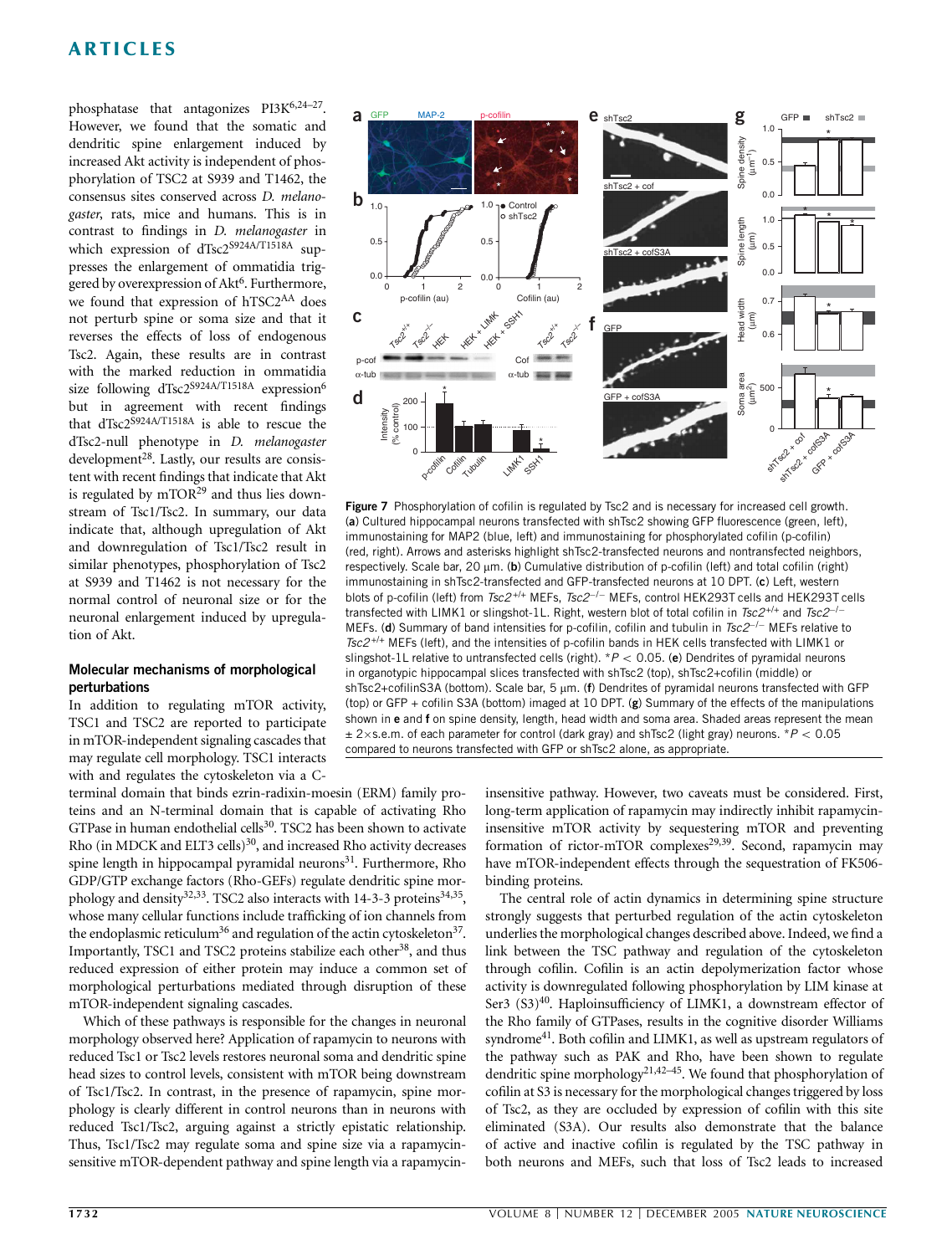S3-phosphorylated cofilin without changes in total cofilin. Possible mechanisms for this effect include mTOR-dependent translational control of a key regulatory protein as well as direct regulation of the enzymatic activity of PAK, LIMK1, or slingshot by mTOR or a downstream kinase such as Akt<sup>29</sup>. Alternatively, regulation of Rho through Tsc1-dependent protein-protein interactions<sup>30</sup> might mediate downstream regulation of cofilin.

### Implication for tuberous sclerosis complex

Individuals with TSC show perturbations of cortical architecture including tubers, which are disorganized regions of the brain with disturbed lamination containing increased numbers of astrocytes and sparse neurons<sup>1</sup>. The correlation between the number of cortical tubers and the severity of seizure symptoms has led to the idea that the neurological deficits in TSC could arise from disruptions of cortical architecture<sup>46</sup>. Here we show that loss of a single copy of  $T<sub>sc1</sub>$  results in defects in neuronal morphology, including increased soma size, decreased spine density and increased spine size. Therefore we propose that cell-autonomous neuronal defects due to haploinsufficiency of TSC1 or TSC2, in addition to the perturbations of brain architecture caused by cortical tubers, subependymal nodules and giant cell astrocytomas, contribute to the pathogenesis of the neurological symptoms of TSC.

### METHODS

Animals. We used mice carrying a conditional Tsc1 allele<sup>18</sup> (Tsc1<sup>C</sup>) consisting of loxP elements upstream of exon 17 and downstream of exon 18, as well as Sprague-Dawley rats (Charles River Laboratory). Tsc1<sup>C/+</sup> mice were generated by crossing Tsc1<sup>C/C</sup> mice with C57Bl6 mice (Charles River Laboratories). Rosa<sup>C/C</sup> mice (Jackson Laboratories) contain the EGFP coding sequence with an upstream loxP-flanked stop in the Gt(ROSA)26Sor locus. All animal procedures were conducted following Harvard Medical School guidelines. Tsc1<sup>C</sup> genotyping was performed using tail genomic DNA and primers F4536 (5¢-ACGAGGCCTCTTCTGCTACC-3¢) and R4830 (5¢-CAGCTCCGACCAT GAAGT-3'), yielding 295-bp and 480-bp products from wild-type and conditional alleles, respectively.

Plasmids. All enzymes were obtained from New England Biolabs. The following plasmids were gifts: pBS::β-actin-nls-cre (S. Dymecki, Harvard Medical School); hTSC2 and hTSC2<sup>AA</sup> (E. Henske, Fox Chase Cancer Center, Philadelphia, Pennsylvania); pBS/U6 (Y. Shi, Harvard Medical School); cofilin and cofilinS3A (A. Minden, Columbia University); Slingshot1L and LIM-kinase1 (K. Mizuno, Tohoku University, Japan). pEGFP-N1 (Invitrogen) was used as a GFP control. For construction of the dual promoter CMV-EGFP/U6-shRNA vector, pEGFP-N1 was digested with BamHI and BglII to remove the multiple cloning site (MCS) and designated as pEGFP-N1:: $\Delta$ MCS. The U6 promoter and its downstream MCS from pBS/U6 were inserted into pEGFP-N1:: $\Delta$ MCS at a filled-in AflII site downstream of the SV40 polyadenylation sequence in the forward (pGUF) or reverse (pGUR) orientation relative to EGFP. Four sets of shRNAs directed against Tsc2 were designed from 19–21 bp coding sequences conserved in mice and rats with roughly 50% guanosines and cytidines ratio. Oligonucleotides containing the target sequence, a restriction site, the reverse complement of the target sequence, five threonine residues for U6 polymerase termination and an EcoRI site were synthesized (Integrated DNA Technologies). The shTsc2 clone used in this study was constructed from the following oligonucleotides: GGTGAAGAGAGCCGTATCACAAAGCTTTGTGATACGGC TCTCTTCACCCTTTTTG and AATTCAAAAAGGGTGAAGAGAGCCGTATC ACAAAGCTTTGTGATACGGCTCTCTTCACC. For production of shTsc2, pGUF was digested with ApaI, klenowed, digested with EcoRI and treated with calf intestinal alkaline phosphatase. Oligonucleotides were annealed, phosphorylated with T4 polynucleotide kinase and ligated into the digested pGUF to yield shTsc2.

Cultures and transfection. Dissociated hippocampal cultures were prepared from P3 rats and mice<sup>47</sup> and plated at  $8 \times 10^4$  cells/well on glial monolayers on 12-mm glass coverslips. Cultures were transfected with Lipofectamine 2000 (Invitrogen) after 3–5 days in vitro (d.i.v.) in neuronal NEU media lacking biotin. Organotypic slice cultures were prepared from P5-P7 mice and rats<sup>48</sup> and biolistically transfected with a Helios Gene Gun (Biorad) after 2 d.i.v.. Bullets were prepared using 12.5 mg of 1.6 µm gold particles and 40-80 µg of plasmid DNA.

Immunofluorescence. Dissociated hippocampal neurons were fixed in 3.7% paraformaldehyde/4% sucrose for 15 min at 20-24 °C, permeabilized with 0.1% Triton X-100/PBS (Sigma) for 10 min, blocked with 1% goat serum/PBS (Jackson ImmunoLabs) and incubated with the following primary antibodies: anti-phospho-S6 ribosomal protein (1:100, Ser235/236; Cell Signaling), anti-MAP-2 (mouse, 1:500, Sigma), anti-MAP-2 (rabbit, 1:500, Chemicon), anti-Cre recombinase (mouse, 1:1,000, Chemicon), anti-Cre recombinase (rabbit, 1:1,000, Novagen), anti-p-cofilin1 (Ser3) (1:100, Santa Cruz) and anti-cofilin (1:200, Cell Signalling). Antibodies specific to tuberin and hamartin (1B2A8 and HF6, respectively) were kindly provided by V. Ramesh (Massachusetts General Hospital). The following secondary antibodies from Jackson Immunoresearch were used at a dilution of 1:500: Cy3-conjugated goat anti-rabbit, Cy3-conjugated goat anti-mouse, Cy5-conjugated goat anti-rabbit and Cy5 conjugated goat anti-mouse. Secondary antibody fluorescence was measured in transfected and untransfected neurons using an LSM510 confocal (Zeiss).

Western blotting. Lysates of  $Tsc2^{-/-}$  and  $Tsc2^{+/+}$  MEFs, and HEK293T cells (control or 24 h after transfection with LIMK1 or SSH1L), were separated by SDS-PAGE using 8–16% Tris-HCl gels (BioRad). Proteins were transferred onto a polyvinylidene difluoride membrane (PVDF, BioRad) overnight at 4  $°C$ . Membranes were incubated in blocking solution (5% BSA, 0.1% Tween 20 in Tris-buffered saline) for 1 h at 20–24 °C, incubated overnight at 4 °C with primary antibodies (rabbit anti-p-cofilin S3 (1:200, Santa Cruz), rabbit anti-pcofilin S3 (1:1,000, Cell Signalling), rabbit anti-cofilin (1:1,000, Cell Signalling) or rabbit anti- $\alpha$ -tubulin (1 µg/ml, AbCAM), washed and incubated for 1 h at 20-24 °C with horseradish peroxidase (HRP)-conjugated goat anti-rabbit (1:20,000, BioRad). Membranes were washed and incubated for 5 min with chemiluminescent substrate (Pierce) before exposure to film. Band densitometry was performed using Quantity One 4.5.0 software (BioRad).

Two-photon laser scanning microscopy and image analysis. Neurons were imaged with custom-built two-photon laser scanning microscopes<sup>49</sup> with an excitation wavelength of 910 nm. Images of transfected pyramidal neurons were acquired at  $0.8 \times$  zoom (image field,  $300 \times 270$  µm), whereas spiny regions of basal and apical dendrites were imaged at 5 $\times$  magnification (image field, 42  $\times$ 42 µm). Optical sections were taken at 1.0-µm spacing. Spine density, length and width, as well as soma size, were measured manually using custom software<sup>50</sup> by observers who were blind to genotype. Spine lengths were measured from the junction with the dendritic shaft to the tip. To determine head width and primary dendrite thickness, the fluorescence was measured in a line across each structure and the width of the distribution where fluorescent intensity fell to 30% of maximum was calculated. Measurements performed on 100-nm diameter yellow-green fluorescent microspheres (FluorSpheres, Molecular Probes) indicated that the point-spread function placed a lower limit on measurable widths of 550 nm. The apparent width is the convolution of the true fluorescence distribution and point-spread function of the microscope and has a lower limit of  $\sim$  550 nm. Therefore, the summaries of spine head widths are plotted from this lower bound. Soma cross-sectional area was measured in the maximum intensity projection of a low-power image stack by counting the number of pixels within an outline drawn around the soma. Proximal dendrites of Tsc1C/C control and Cre-expressing neurons were of similar thickness (control,  $1.26 \pm 0.1$  µm; Cre,  $1.49 \pm 0.1$  µm;  $n = 9$ –13 cells).

Electrophysiology. Hippocampal slice cultures from Tsc1C/C mice were placed in a recording chamber perfused with artificial cerebrospinal fluid (ACSF) containing 127 mM NaCl, 25 mM NaHCO<sub>3</sub>, 1.25 mM Na<sub>2</sub>HPO<sub>4</sub>, 2.5 mM KCl, 2 mM CaCl<sub>2</sub>, 1 mM MgCl<sub>2</sub>, 25 mM glucose and saturated with 95%  $O_2$ , 5%  $CO<sub>2</sub>$  at 20–24 °C. Whole-cell voltage-clamp recordings were obtained using an Axopatch 200B amplifier (Axon Instruments) from Cre-transfected pyramidal neurons (green fluorescence and visible gold particle in soma) and